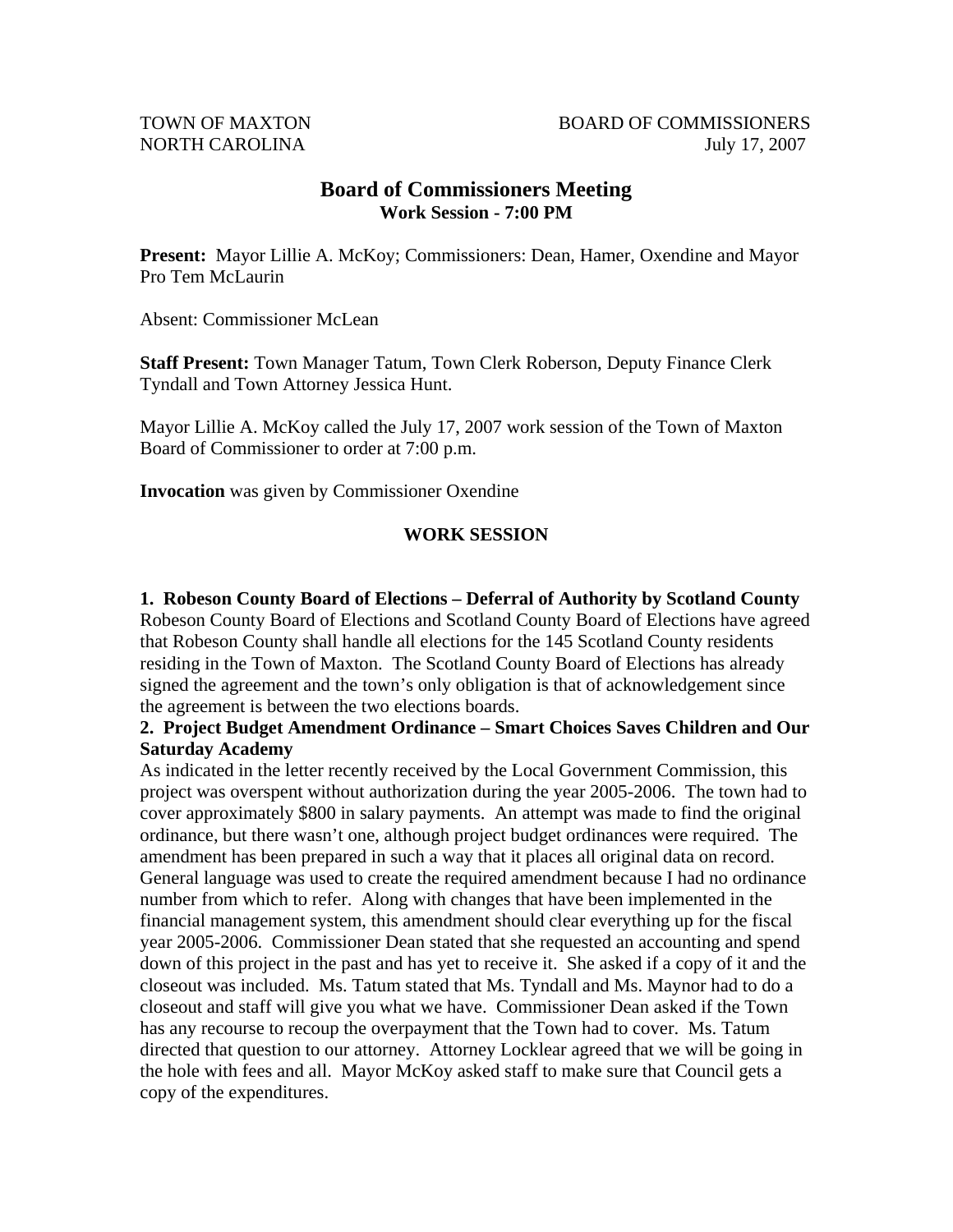## **3. Appointment of Town Commissioner – Replacement for Commissioner Patsy Hamer**

Commissioner Patsy Hamer resigned the position of Town Commissioner Effective July 5, 2007. In accordance with Article III. Mayor and Board of Commissioners, Section 3.3 Terms; Qualifications; Vacancies. Subsection (c) "In the event a vacancy occurs in the office of mayor or commissioner, the board of commissioners shall by majority vote to appoint some qualified person to fill the same for the remainder of the unexpired term," you are charged with selecting an individual to serve the remaining term of Commissioner Hamer. This seat will be up for election in November. Emmett Morton and Victor Womack, Sr. have expressed interest in filling the unexpired term for this position.

#### **4. Lease Agreement – Historical Society**

The Historical Society is in the process of renovating the Maxton Museum. To this end, they have asked Preservation Maxton to supply the remainder of funds needed to complete this project. Preservation Maxton is willing to donate the funds. However, they would be more comfortable with the transaction, if they knew that the Historical Society had a substantial leasehold interest. The Gilbert Patterson Memorial Library has voted to relinquish its leasehold interest in favor of the Historical Society. I have prepared a three party 99 year lease agreement between the Town, the Historic Society and the Gilbert Patterson Memorial Library that will allow the Gilbert Patterson Memorial Library to become the lessee in the event the Historic Society terminates the agreement. That way, no new lease agreements will be needed upon termination of the leave by the Historic Society. Ms. Tatum stated that she prepared the lease and Town Attorney Locklear reviewed. Town Attorney Locklear stated that after Ms. Tatum made a few minor changes the lease was fine.

## **5. Review of Responses - 2007 Landscaping RFP**

The Town of Maxton Landscaping Contract RFP was issued May 24, 2007 and closed June 19, 2007. The bids were sealed until opened at 10:00 am by Jacqueline Roberson and Katrina Tatum. Those present were Former Commissioner Patsy Hamer and Margaret Smith. I have attached the proposals for your review. The following analysis will give the particulars regarding the bids:

| <b>Contractor</b>     | <b>Bid Amount</b> | <b>Comments</b>                                                                                                                                                                                                                                                                                                        |
|-----------------------|-------------------|------------------------------------------------------------------------------------------------------------------------------------------------------------------------------------------------------------------------------------------------------------------------------------------------------------------------|
| <b>Richard Davis</b>  | \$15,840          | Bid was responsive,<br>included all elements<br>requested.                                                                                                                                                                                                                                                             |
| <b>Margaret Smith</b> | \$24,520          | <b>RFP</b> requested a total for<br>all items. This bidder<br>chose not to give a bid for<br>the placement of flowers<br>at special events and<br>instead gave an hourly<br>rate of \$10 plus cost of<br>equipment other than<br>spade or shovel if needed,<br>which may be more cost<br>effective for this item only. |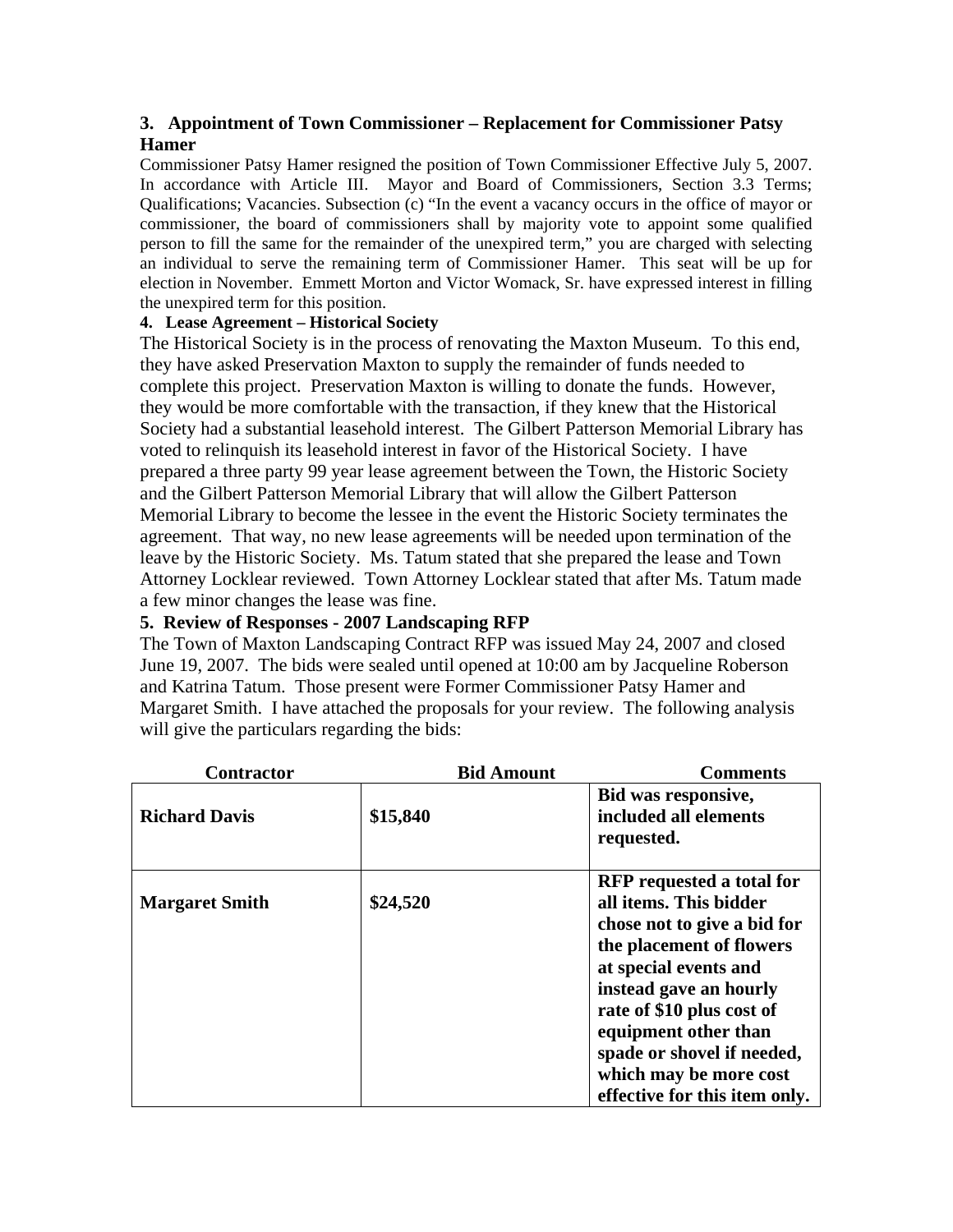|                           |          | Bid is responsive.               |
|---------------------------|----------|----------------------------------|
| <b>Express Image</b>      | \$38,880 | <b>However, conversations</b>    |
|                           |          | with the bidder indicate         |
|                           |          | that a mistake was made          |
|                           |          | in bid. Bid considered           |
|                           |          | high.                            |
|                           |          | Bid was not responsive.          |
| Womack's Lawn & Tree      | \$23,950 | No breakdown of costs            |
|                           |          | was given.                       |
|                           |          | Bid was responsive. Bid is       |
| <b>Bonnie's Lawn Care</b> | \$35,592 | considered high.                 |
|                           |          | Bid was responsive.              |
| <b>Arnold's Lawncare</b>  | \$11,040 | <b>Currently maintains the</b>   |
|                           |          | <b>Butler Plant and Prospect</b> |
|                           |          | <b>United Methodist Church.</b>  |

Mayor McKoy asked if other bidders had the opportunity to attend the bid opening. Ms. Tatum replied, yes. She went on the state that the lowest bidder was Arnold's Lawncare, the next was Richard Davis. Mayor Pro Tem asked about the lowest bidder's work. Ms. Tatum replied that it was good. Commissioner Oxendine asked if he understood the proposal. Ms. Tatum replied, yes. Mayor Pro Tem McLaurin stated that was a lot of work for that amount of money.

#### **6. Review of Responses – Freight Building RFP**

Approximately forty RFP's were mailed out to prospective restaurateurs. Three proposals were received. Responders were required to submit the following with their packets:

- a) An outline of experience and qualifications
- b) A business plan, including marketing plan
- c) Proposed layout for use of space
- d) Proposed capital improvements if any
- e) Proposed hours of operation
- f) Proposed menu and product selection
- g) Proposals are to be valid for 90 days.

Item b is considered the most critical of the requirements for submission. Therefore any comments will be based more strongly on this item. A good business plan includes the following and therefore I reviewed the submissions with the following elements as guides to responsiveness:

- a. a brief description of the project and market;
- b. a brief description of the management team;
- c. a summary of the financial projections;
- d. the amount of money required, in what form, and for what purpose.

#### **The following is a summary of findings with respect to the review:**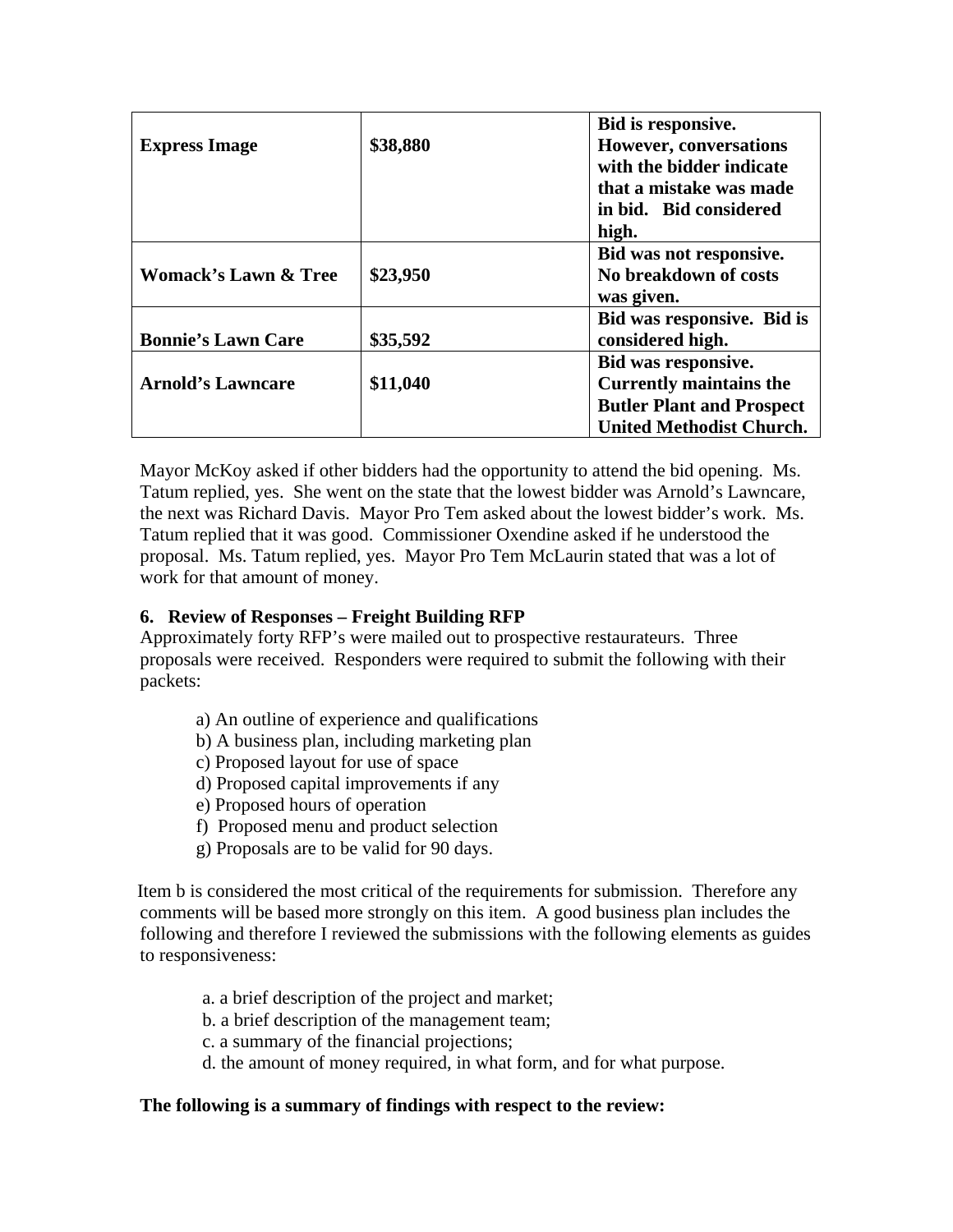| <b>Responding</b><br><b>Restaurateurs</b>       | <b>COMMENTS</b>                                                                                                                                                                                                                                                                                                      |
|-------------------------------------------------|----------------------------------------------------------------------------------------------------------------------------------------------------------------------------------------------------------------------------------------------------------------------------------------------------------------------|
| San Ariel -<br><b>Sanford</b><br>Locklear       | The San Ariel proposal was most responsive of all<br>submissions. It did include a detailed business plan,<br>including financials and sources of funding. Other<br>than catering experience, this responder has no real<br>restaurant experience. This submission included all<br>elements of a good business plan. |
| Abgail's $-$<br>Carolyn<br><b>Bowden-Powell</b> | While responsive in some areas, the Abigail's proposal<br>did not include a detailed business plan. Of all the<br>responders, this restaurateur has extensive experience<br>in the restaurant business.                                                                                                              |
| <b>Member's Only</b>                            | This proposal was considered to be completely non-<br>responsive. No menu, no business plan, no marketing<br>strategy, etc. In addition, the idea that a hair salon will<br>be incorporated in the spacing scheme for FINE dining<br>is not what the town had in mind.                                               |

Ms. Tatum stated that only one RFP was responsive and that was San Ariel – Sanford Locklear. Mayor Pro Tem McLaurin stated that she wanted to discuss Abgail's. Mayor Pro Tem McLaurin talked about the fact that Abgail's has extensive experience in the restaurant business – though she does not have a detailed plan. She stated that it matters what kind of food that you have. After a brief discussion, it was the consensus of the Board to request additional information. Ms. Tatum will ask Abgail's to present a set of financials. Commissioner Dean stated that we need to make sure she has soundness in her business plan.

#### **7. Establish Rates for Extra Pickups**

As you know, the town will now be charging for extra pickups. To this end, the following rates are recommended for extra pickup items:

| \$8.00                      |
|-----------------------------|
| \$6.00                      |
| \$12.00 (Loveseat \$10.00)  |
| \$2.50                      |
| \$12.00                     |
| \$10.00 small \$12.00 large |
| \$12.00                     |
| \$12.00                     |
| \$5.00                      |
|                             |

Carpet: Charge according to size of load.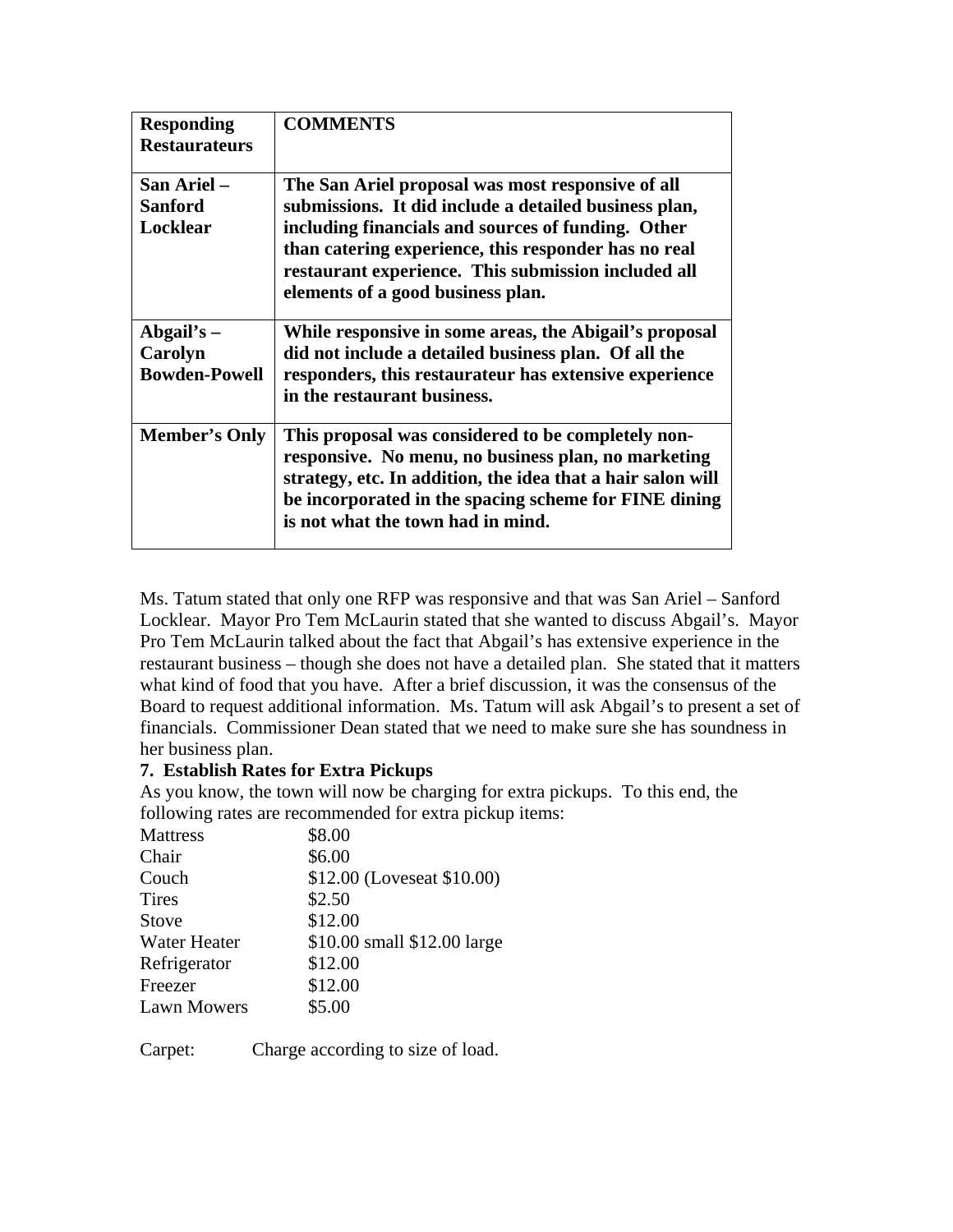Assorted Household Items (Items not listed above) \$5.00 - \$25.00 according to size of load, not more than ½ truck load. Over  $\frac{1}{2}$  truck load – As charged by Landfill

Commissioner Dean asked what portion of the cost encumbers the landfill charge. Ms. Tatum stated it depends on what you have and the landfill charge determines the fees. Mayor Pro Tem Geraldine McLaurin said that she thinks we should look at this item. Even though we voted on it, she doesn't think it will work. She mentioned that the house on Wilmington Street has trash that has been there over a month. Ms. Tatum stated that she just found out about that trash and she also stated that the landfill is going to put those fees on the Town. Mayor Pro Tem Geraldine McLaurin stated that when the garbage is picked up, the men should have made note of it. Mayor Pro Tem Geraldine McLaurin stated that the Town should pick up at least three or four times a year for free. Ms. Tatum replied, once a quarter. Mayor Lillie McKoy asked about charging a flat fee. Commissioner Gladys Dean added, or average out the fees on the list. There was discussion about picking up trash that has been placed on the curbs. Ms. Tatum stated that if you give notice, it can be put on the taxes. Commissioner Ray Oxendine stated that we do it twice a year with the State; can we do it every quarter? Mayor Lillie McKoy stated, one day a quarter. Mayor Pro Tem Geraldine McLaurin stated, more than twice a year. Commissioner Gladys Dean stated, I think we should average the cost and give them one flat fee. Mayor Lillie McKoy stated that we can try it and then we can change it if needed. Ms. Tatum stated that some of the cost does not cover the gas. She then asked the Board if they have any suggestions. Mayor Lillie McKoy said that we will give it a try. Mayor Pro Tem Geraldine McLaurin asked about the disposal of oil. Ms. Tatum responded that oil can be carried to the landfill because it has to be processed.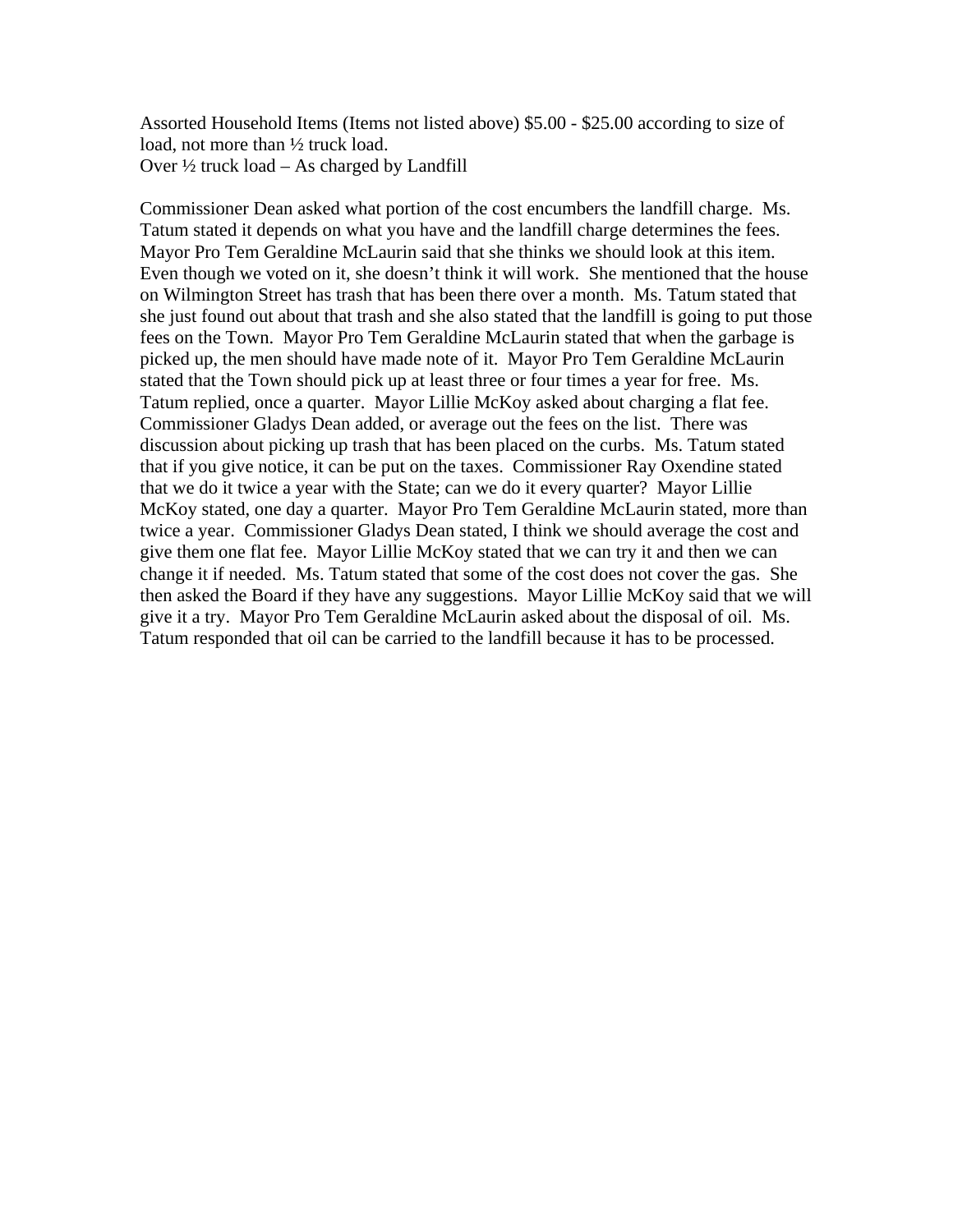## **AGENDA Regular Meeting – July 17, 2007 Welcome by Mayor Lillie McKoy 7:30 P.M**

**Present:** Mayor Lillie A. McKoy; Commissioners: Dean, Hamer, Oxendine and Mayor Pro Tem McLaurin

Absent: Commissioner McLean

**Staff Present:** Town Manager Tatum, Town Clerk Roberson, Deputy Finance Clerk Tyndall, Police Chief McDowell (came in after Public Forum) and Town Attorney Jessica Hunt.

**Call to Order** – Mayor Lillie McKoy called the regular meeting of July 17, 2007 to order at 7:30 p.m. Mayor Pro Tem Geraldine McLaurin gave the invocation.

#### **Consent Agenda**

#### **1. Minutes:**

 Regular Meeting: June 12, 2007 Budget Meeting: June 11, 2007 Budget Meeting: June 19, 2007 Budget Meeting: June 25, 2007 Budget Hearing: June 27, 2007

#### **2. July Tax Adjustments**

Mayor Pro Tem Geraldine McLaurin motioned to approve the Consent Agenda as presented. Commissioner Gladys Dean seconded. The motion carried.

#### **New Business**

#### **1. Robeson County Board of Elections – Deferral of Authority by Scotland County**

Commissioner Gladys Dean motioned to approve Robeson County Board of Elections-Deferral of Authority by Scotland County. Commissioner Ray Oxendine seconded. The motion carried.

#### **2. Project Budget Amendment Ordinance – Smart Choices Saves Children and Our Saturday Academy**

Commissioner Gladys Dean motioned to approve Project Budget Amendment Ordinance – Smart Choices Saves Children and Our Saturday Academy. Mayor Pro Tem Geraldine McLaurin seconded. The motion carried.

#### **3. Appointment of Town Commissioner – Replacement for Commissioner Patsy Hamer**

Commissioner Ray Oxendine motioned the Appointment of Emmett Morton as replacement for Commissioner Patsy Hamer. Mayor Pro Tem Geraldine McLaurin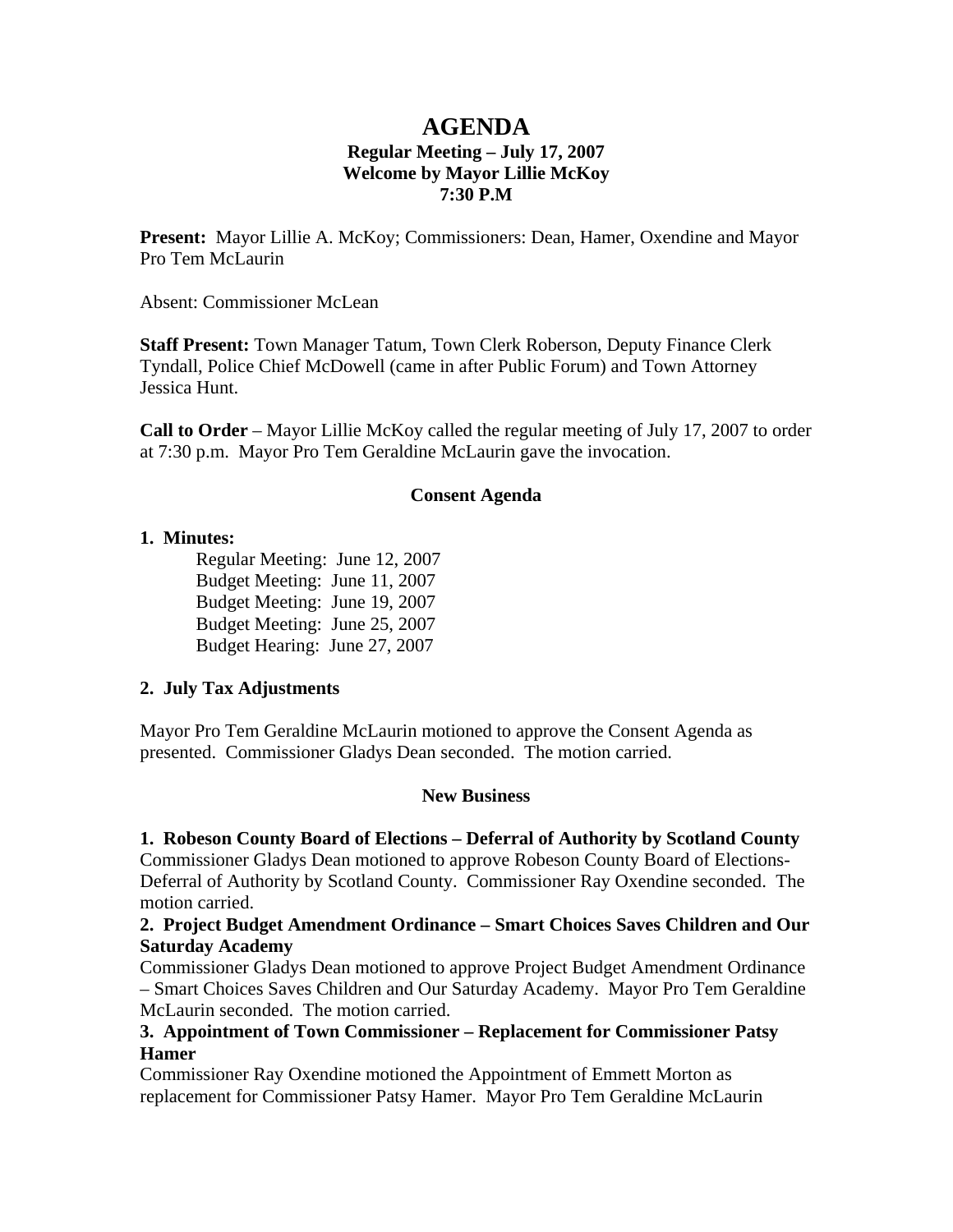seconded. The motion carried. Mayor Lillie McKoy proceeded to swear in Emmett Morton. Afterward Commissioner Emmett Morton took his seat on the Town Council.

#### **4. Lease Agreement – Historical Society**

Mayor Pro Tem Geraldine McLaurin motioned approval of the Lease Agreement – Historical Society with the condition that editing by Attorneys for both parties be allowed as long as no substantive changes are made. Commissioner Ray Oxendine seconded. The motion carried.

#### **5. Review of Responses - 2007 Landscaping RFP**

Mayor Pro Tem Geraldine McLaurin motioned to award the 2007 Landscaping RFP to the lowest bidder, pending thorough research of credentials. Commissioner Gladys Dean seconded. The motion carried. The Town Council proceeded to commend and thank Mrs. Margaret Smith for the beautiful work she has done maintaining the Town's landscape.

#### **6. Review of Responses - Freight Building RFP**

Commissioner Ray Oxendine motioned to table Review of Responses - Freight Building RFP to request additional information. Mayor Pro Tem Geraldine McLaurin seconded. The motion carried.

#### **7. Establish Rates for Extra Pickups**

Mayor Pro Tem Geraldine McLaurin motioned to approve establishment of rates for extra pickup and that the Town establish four (4) free pickups per year with the dates to be specified. Commissioner Gladys Dean seconded. The motion carried.

#### **Reports**

**1. Commissioner's Reports –** Mayor Lillie McKoy stated that Former Commissioner Patsy Hamer is to be commended for the time she has served on the Board of Commissioners and she is sorry that she resigned. Ms. Hamer had done a good job and will be missed.

## **2. Manager's Report**

**A. NC STEP:** NC Step – July  $4<sup>th</sup>$  Celebration was held on the 30<sup>th</sup> of June as planned. It was a full filled day for all who attended. The monthly Leadership Team Meeting was rescheduled for the 19<sup>th</sup> of July. Therefore, no reports have been received from the focus groups. Misty Herget is scheduled to attend the August 2, 2007 Leadership Team meeting and meet with the Mayor and staff during business hours to conduct a program compliance review.

## **B. SMALL TOWN MAIN STREET APPLICATION**

Ms. Tatum stated that she worked with five youth, Teneisha McIntyre, Fletcher McIntyre, Kayla Lee, Samantha Wilson, and Kaswanna Baker to complete the Small Town Main Street Application for the Town of Maxton. The youth put forth considerable effort to complete this application and the end product is something for which the town can be proud. These youth took all the pictures, research the demographics of our downtown area and worked to come up with the priorities. They interviewed the merchants and developed the narrative data. All that had to be done was to clean it up and send it off. Ms. Tatum stated that THINK sessions were held with the youth and they did an admirable job. Ms. Tatum saluted the youth for their efforts.

## **C. URGENT REPAIR PROGRAM**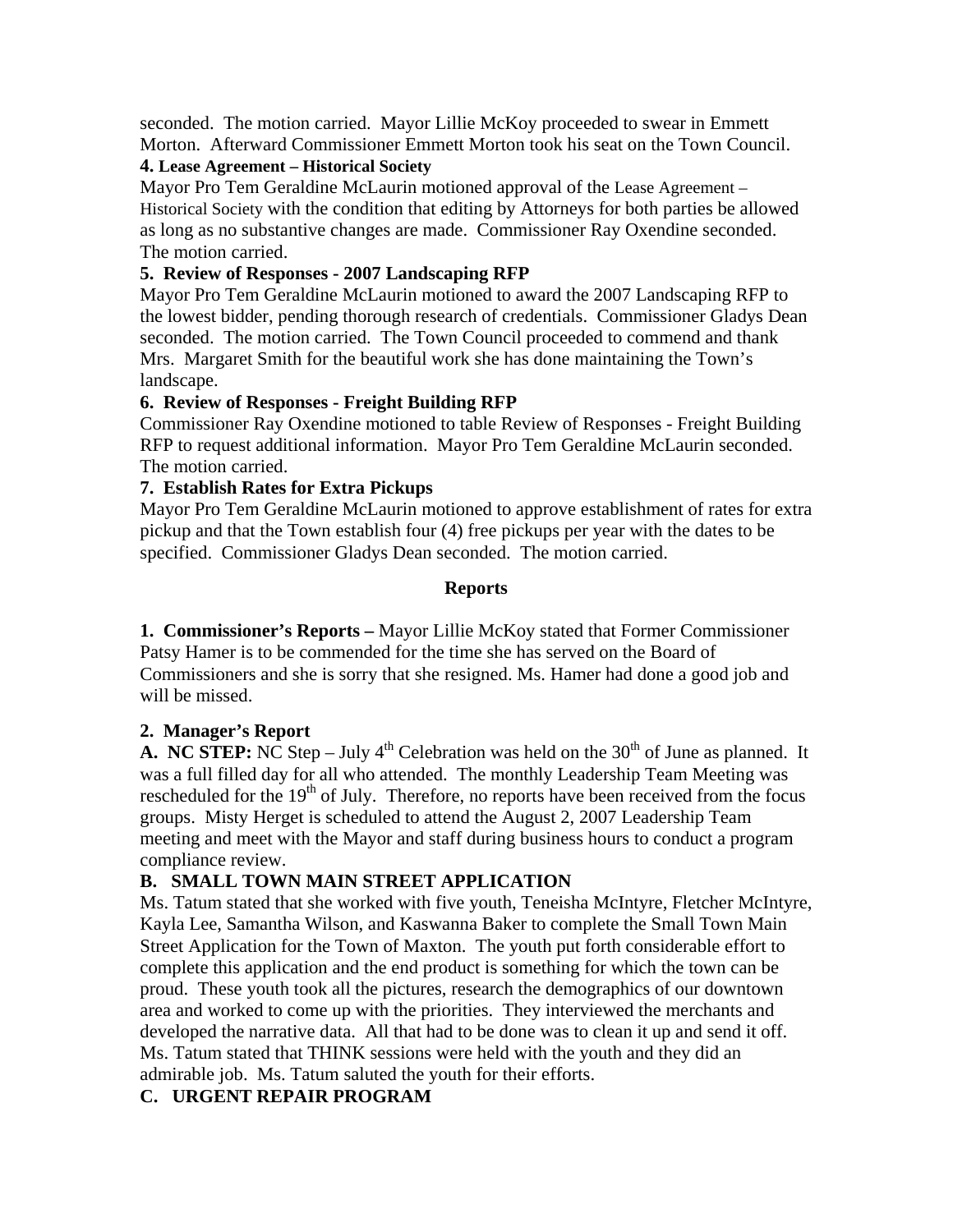Staff is in the process of taking applications for the Urgent Repair Program. There are about four applications ready to be submitted. Staff is available to help the citizens get their information together.

## **D. INDUSTRY AND COMMUNITY DEVELOPMENT**

Staff is still working with Robeson County Economic Development office to bring an industry to the Twist and Drill building. Plats were given to the existing owner July 11, 2007 for review by the prospective purchaser. Ms. Tatum stated that at one time there was a rail going into that plant.

## **E. BUDGET**

S. Preston Douglas and Associates is now actively reviewing data for the 2006-2007 audit. The Local Government Commission response letter has been prepared for review by auditor. We were waiting on the Smart Choices Amendment and it has been approved.

# **F. PUBLIC WORKS EQUIPMENT: STREET SWEEPER**

Staff has met with two companies regarding the purchase of a street sweeper and we will look at one more. Specific maintenance statistics and a detailed proposal was requested. We expect to receive the information by the week of July 16, 2007**.** 

## **3. Police Report – Report given after the public forum.**

Chief McDowell stated that the police reports have been submitted with the packets. He added that the National Night Out will be held on the first Tuesday in August.

## **4. Water/Wastewater – No report.**

## **5. Public Works Reports – No report.**

## **Announcements**

**1. Managing Conflict: Strategies for Elected Officials Workshop** – September 19, 2007. Must register by August 17, 2007.

**2. NC STEP Leadership Team Meetings** – July 19, 2007 and August 2, 2007 @7:00 **pm.** 

**3. No RCMA meeting for the months of July or August.** Pembroke is the administrative entity for planning and will give notice for the next meeting.

**4. North Carolina Black Elected Officials Summer Conference** – August 10, 2007 – The Sheraton New Bern Welcome Reception – 3:00 pm

## **Public Forum**

**1. Robert M. Henderson – 305 N. Florence Street - 844-3458:** Mr. Henderson read the following "Upon the advise of my attorney Bob Gordon from Laurinburg, who could not be here tonight, I would like to review the appointment of Airport Commissioner at your meeting held on Tuesday, June 12, 2007. Mayor McKoy opened the floor for a motion after applicant's list was read. Commissioner Oxendine made a motion to reappoint Robert M. Henderson to the position. Commissioner Hamer seconded the motion. Mayor McKoy called for questions. There were none. Mayor McKoy asked for all in favor to raise their right hands. Commissioner Oxendine and Hamer raised their right hands. Mayor McKoy asked all opposed to raise their right hand. Commissioner Dean and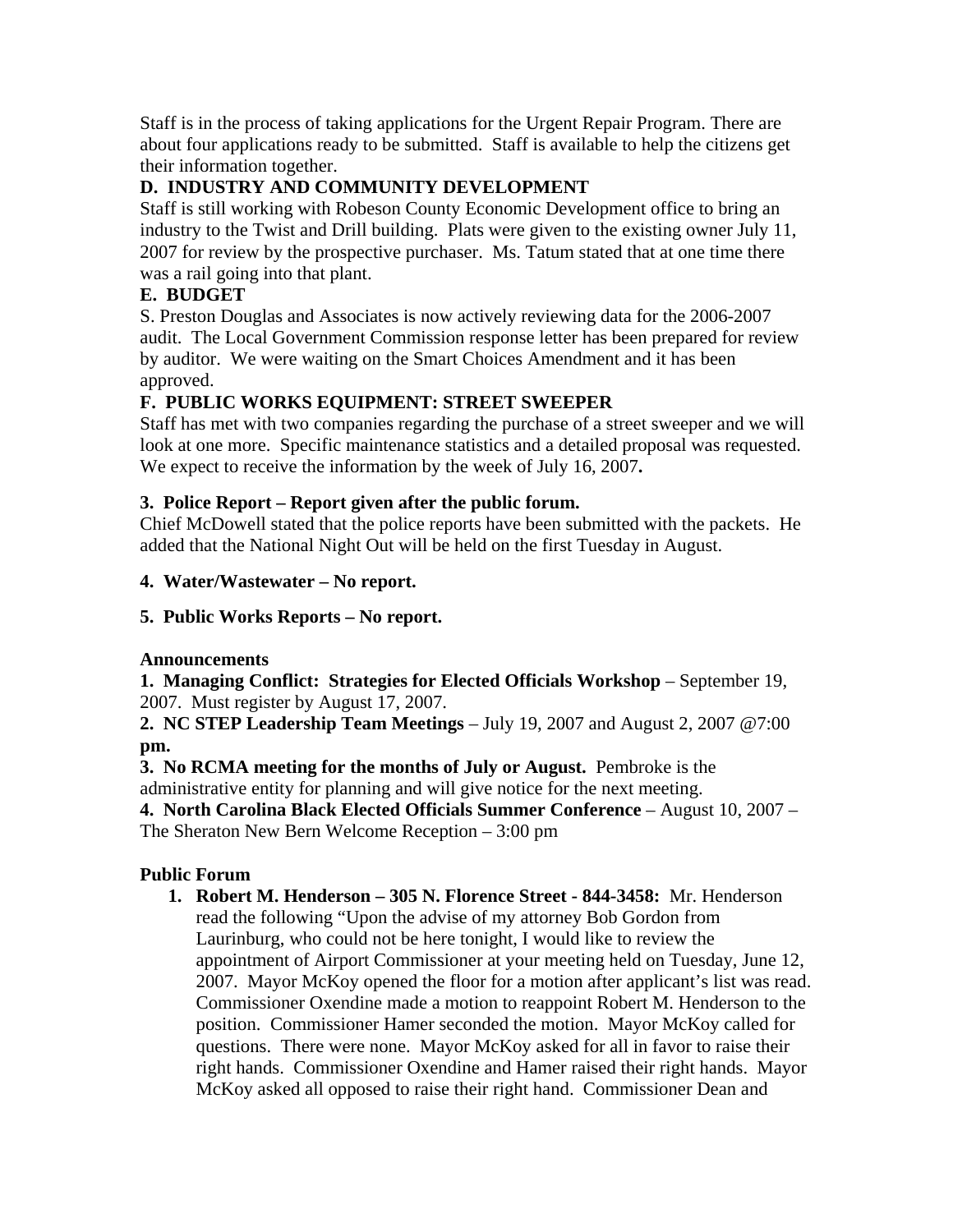McLean raised their right hand. I did not see Commissioner McLaurin raise her hand. I did hear her say either "No I'm not going to vote or I abstain. The law says that a commissioner who is bodily at a meeting cannot abstain. She has to vote and if she doesn't her vote will be counted as an affirmative vote. I along with Patsy Hamer and Joe Clark went to listen to the tape of the meeting. Neither of us could hear the tape very well. I said it didn't matter what was said, it was a matter whether or not Commissioner McLaurin raised her hand. I have talked with thirteen people who were at the meeting and none of them saw Commissioner McLean raise her hand. Later that day Ms. Tatum called me and said she had talked with Commissioner McLaurin and she said she did raise her hand. If this is the case, I was beaten on a 2 to 3 vote, and I was no longer in the ballgame. However, at the close of motions the Mayor declared that this was a tie vote and she voted for Mr. Morris. There were five commissioners at the meeting. How could there be a tie vote? I noted that the Town Attorney made no comment to the Mayor about the way the appointment was mishandled." Mr. Henderson went on to state that his concern was whether or not Commissioner McLaurin raised her hand.

- **2. Sheila Pipkin 106 N. Hooper Street**: Mrs. Pipkin stated that her concern was about the trash and furniture built up on the street where she lives, the field behind her house and the basketball goal on the street that the children use to play basketball. Ms. Tatum stated that Public Works will pick up the trash and the issue concerning the basketball goal is being addressed.
- **3. Dorothy Page 314 E. Graham Street 844-5719**: Ms. Page stated that her concern is the police in Maxton. Every time a fight breaks out, Paul and Jamie blame her kids. The fight that took place 2 weeks ago, Ms. Page said that her kids were blamed and her kids were at home. A fight that took place over the weekend – The police blamed her kids, but her kids were home. She called the kids out to show that they were home. Ms. Page said that Chief McDowell and Detective Oxendine told her that they will have her evicted. She said that Chief McDowell went to her landlord. Mayor McKoy asked Ms. Page to leave her telephone number so the manager can contact her.

Mayor Lillie McKoy commended Mrs. Vivian Morrison for her work and dedication to the 2nd Annual Celebration of the NC Step Program held on June 30, 2007 in Beacham Park. Mayor Lillie McKoy also thanked the committee for a job well done.

#### **Closed Session**

Mayor Pro Tem McLaurin motioned to enter into Closed Session pursuant to General Statute 143.318.11(a) (6). Seconded by Commissioner Morton seconded. The vote was unanimous. The purpose of this Closed Session was to discuss a personnel issue – the manager's salary. Discussion. Commissioner Oxendine motioned to come out of Closed Session to allow staff time to prepare the necessary paperwork and return to open session. Seconded by Commissioner Dean. The vote was unanimous.